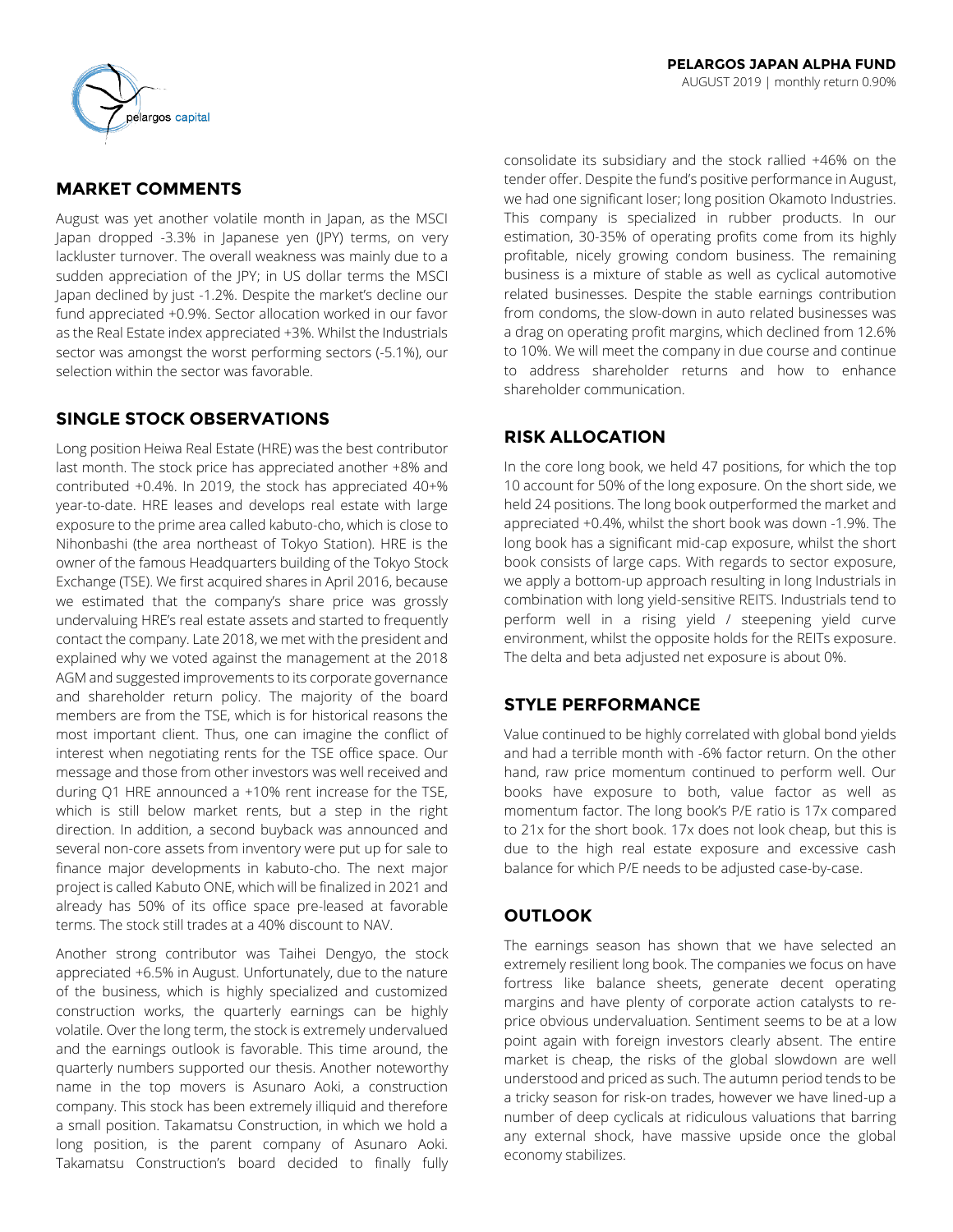

#### **PELARGOS JAPAN ALPHA FUND** AUGUST 2019 | monthly return 0.90%

## **FUND CHARTS AND FACTS**



#### **TOP 5 GROSS POSITIONS**

| Ichigo Hotel REIT Investment C             | Beta (ex-ante)         |
|--------------------------------------------|------------------------|
| Maeda Road Const                           | Sharpe Ratio           |
| Taihei Dengyo                              | Sortino Ratio          |
| Ichigo Group                               | <b>Sterling Ratio</b>  |
| Canadian Solar Infrastructure Fund Ord Shs | Max Drawdown (monthly) |

#### **TOP 5 MOVERS**

| Canadian Solar Infrastructure Fund Ord Shs |       | Max Drawdown (monthly)               |      |      |                         | $-8.4%$ |
|--------------------------------------------|-------|--------------------------------------|------|------|-------------------------|---------|
|                                            |       | Annualized Return                    |      |      | 3.5%                    |         |
| <b>TOP 5 MOVERS</b>                        |       |                                      |      |      |                         |         |
| Heiwa Real Estat                           | 0.38% | <b>SECTOR EXPOSURES (IN PERCENT)</b> |      |      |                         |         |
| Taihei Dengyo                              | 0.35% |                                      | Buo- |      | short<br>Short<br>Gross |         |
| Ichigo Group                               | 0.33% |                                      |      |      |                         |         |
| Ariake Japan                               | 0.31% | Consumer Discretionary               | 5.   | $-9$ |                         | 14      |
| Asunaro Aoki Con                           | 0.28% | Consumer Staples                     |      |      | $3 - 15 - 13$           | 18      |
|                                            |       |                                      |      |      |                         |         |

#### **TOP 5 SHAKERS**

| Okamoto Inds     | $-0.62%$ |
|------------------|----------|
| Toshiba Plant Sy | $-0.31%$ |
| Uss Co           | $-0.19%$ |
| Nichirin         | $-0.19%$ |
| Tokyo Ohka Kogyo | $-0.19%$ |

#### **FUND FACTOR**

|                        | Long | Short   |
|------------------------|------|---------|
| Price to Earnings (PE) | 17.2 | 21.7    |
| EV/EBITDA              | 12.0 | 11.6    |
| Price to Book (PB)     | 1.9  | 2.0     |
| Dividend Yield         | 3.0  | 2.5     |
| EV/IC                  | 1.1  | 1.8     |
| 1 month momentum       | 0.2  | $-6.4$  |
| 12-1 month momentum    | 45   | $-13.6$ |

#### **FUND PERFORMANCE\* GENERAL STATISTICS**

| Month to date performance     | 0.90%  | % Return long book  |
|-------------------------------|--------|---------------------|
| Year to date performance      | 5.62%  | % Return short book |
| Inception to date performance | 46.80% | # Long stocks       |
| *based on share class B EUR   |        | # Short stocks      |

#### **FUND FACTS\***

| Fund size in mln EUR | 96.68  | # Up days / Down days |
|----------------------|--------|-----------------------|
| Fund size in mln USD | 106.47 | Turnover as % NAV     |
| Firm size in mln FUR | 201.96 |                       |
| Firm size in mln USD | 222.40 | 200%                  |

#### **RISK STATISTICS**

| Net Exposure                              | 31%     |
|-------------------------------------------|---------|
| Gross Exposure                            | 152%    |
| Volatility (ex-ante; 3 months daily data) | 5.4%    |
| Beta (ex-ante)                            | 0.05    |
| Sharpe Ratio                              | 0.52    |
| Sortino Ratio                             | 0.89    |
| <b>Sterling Ratio</b>                     | 0.42    |
| Max Drawdown (monthly)                    | $-8.4%$ |
| Annualized Return                         | 3.5%    |

### **SECTOR EXPOSURES (IN PERCENT)**

|                      |          | Annualized Return                    |               |           |                | 3.5%            |
|----------------------|----------|--------------------------------------|---------------|-----------|----------------|-----------------|
| <b>TOP 5 MOVERS</b>  |          |                                      |               |           |                |                 |
| Heiwa Real Estat     | 0.38%    | <b>SECTOR EXPOSURES (IN PERCENT)</b> |               |           |                |                 |
| Taihei Dengyo        | 0.35%    |                                      | auo-          |           |                | Gross           |
| Ichigo Group         | 0.33%    |                                      |               | Short     | $\frac{1}{2}$  |                 |
| Ariake Japan         | 0.31%    | Consumer Discretionary               | $5 -$         | $-9$      | $-3$           | 14              |
| Asunaro Aoki Con     | 0.28%    | Consumer Staples                     | 3             | $-15$     | $-13$          | 18              |
|                      |          | Energy                               | $\bigcap$     | $\Omega$  | $\Omega$       | $\bigcap$       |
| <b>TOP 5 SHAKERS</b> |          | Financials                           |               | $-1$      | $\Omega$       | $\mathcal{P}$   |
| Okamoto Inds         | $-0.62%$ | Health Care                          | $\mathcal{P}$ | $\bigcap$ | $\overline{z}$ | 2               |
| Toshiba Plant Sv     | $-0.31%$ | Industrials                          | 31            | $-9$      | 22             | 41              |
| Uss Co               | $-0.19%$ | Information Technology               | 13            | $-2$      | 10             | 15 <sub>1</sub> |
| Nichirin             | $-0.19%$ | <b>Materials</b>                     | 4             | $\Omega$  | 4              | $\overline{4}$  |
| Tokyo Ohka Kogyo     | $-0.19%$ | Real Estate                          | 27            | $-4$      | 23             | 31              |
|                      |          | <b>Telecommunication Services</b>    |               | $\Omega$  | O              | O               |
|                      |          |                                      |               |           |                |                 |

| <b>GENERAL STATISTICS</b> |          |
|---------------------------|----------|
| % Return long book        | 0.40%    |
| % Return short book       | $-1.87%$ |
| # Long stocks             | 47       |
| # Short stocks            | 24       |
| % Long stocks 1           | 40%      |
| % Short stocks 1          | 50%      |
| # Up days / Down days     | 12/9     |
| Turnover as % NAV         | 43%      |